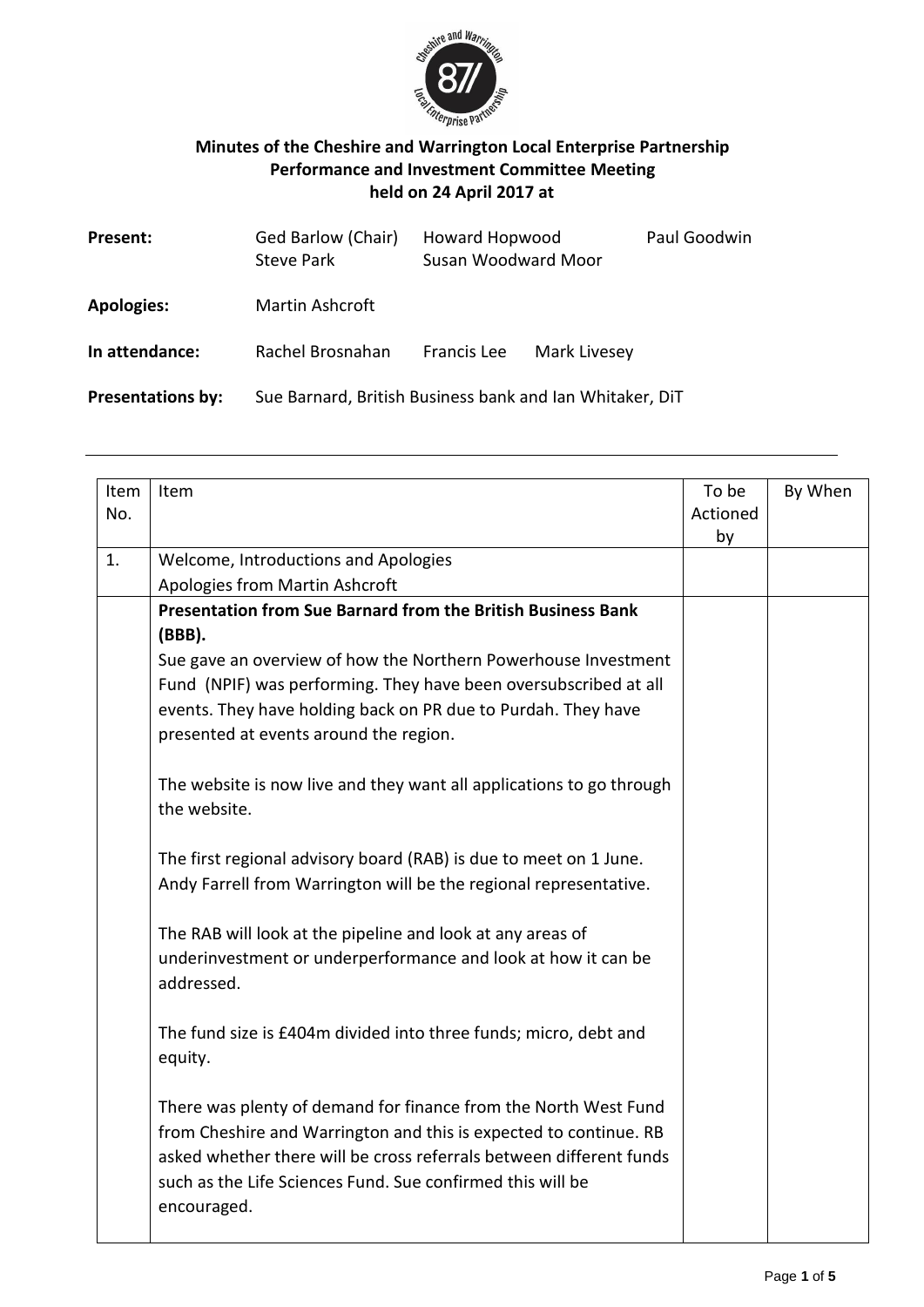|                | SP asked whether there are sub-regional targets. FL confirmed that<br>£13 million has been allocated in the Cheshire and Warrington ESIF<br>and that at least this amount would be expected to be invested.<br>The RAB would look at why the full Cheshire and Warrington<br>allocation wasn't being invested if it became an issue. Sue<br>confirmed that targets have been set regional wide.                                                                                                                                                                                                                                                                                                                                                                                               |                        |            |
|----------------|-----------------------------------------------------------------------------------------------------------------------------------------------------------------------------------------------------------------------------------------------------------------------------------------------------------------------------------------------------------------------------------------------------------------------------------------------------------------------------------------------------------------------------------------------------------------------------------------------------------------------------------------------------------------------------------------------------------------------------------------------------------------------------------------------|------------------------|------------|
|                | RB to speak to Andy Farrell to make sure P&I get an update and<br>feedback from the RAB. SP to see who the deputy is.                                                                                                                                                                                                                                                                                                                                                                                                                                                                                                                                                                                                                                                                         | <b>RB</b><br><b>SP</b> | May<br>May |
|                | The first RAB is the 20 <sup>th</sup> September.                                                                                                                                                                                                                                                                                                                                                                                                                                                                                                                                                                                                                                                                                                                                              |                        |            |
|                | Presentation by Ian Whittaker from DiT<br>GB asked how we can link with DiT<br>IW provides monthly reports on activity                                                                                                                                                                                                                                                                                                                                                                                                                                                                                                                                                                                                                                                                        |                        |            |
|                | HH asked if there was a single point of contact for trade and<br>Investment? IW stated that there was budget for key account<br>management for partners. Partners were invited to submit<br>proposals for support of foreign companies to grow on patch. The<br>funding would pay for 1-2 people to meet companies to help them<br>stay in the region and grow. A decision will be made on posts<br>despite the election. IW will help to support the posts and link with<br>the overseas network.                                                                                                                                                                                                                                                                                            |                        |            |
|                | IW to send details of success and has been working to help raise<br>the profile of Life Sciences.                                                                                                                                                                                                                                                                                                                                                                                                                                                                                                                                                                                                                                                                                             | IW                     | May        |
| $\overline{2}$ | <b>Conflicts of Interest</b><br>GP asked for any conflicts to be declared. SP confirmed the interest<br>in the Centre Park Link scheme.                                                                                                                                                                                                                                                                                                                                                                                                                                                                                                                                                                                                                                                       |                        |            |
| 3              | Minutes and Actions from the meeting on 19th December 2016<br>Updates were given:<br>Tim Wheeler accepts that Thornton Needs a commercial partner.<br>RB updated the group on feedback from her discussions with Paul<br>Vernon and Richard Farrow at Thornton:<br>Paul was initially reluctant to share information and wanted to<br>know why financial projections were being sought as the project<br>was built. Subsequent call still gave concern as Richard Farrow<br>stated that he wanted to hold Paul back from letting the units too<br>quickly due to Health and Safety as the kit was complicated to use.<br>They've had trouble filling the posts with only 2/5 posts that were<br>advertised filled.<br>There are now two tenants in the building, which has created 3<br>jobs. |                        |            |
|                | A Strategic board had been set up which RB had been offered a<br>place on. RB asked if any of the P&I members would like the place<br>instead. The committee asked to see the TORs of the proposed<br>Board.                                                                                                                                                                                                                                                                                                                                                                                                                                                                                                                                                                                  |                        |            |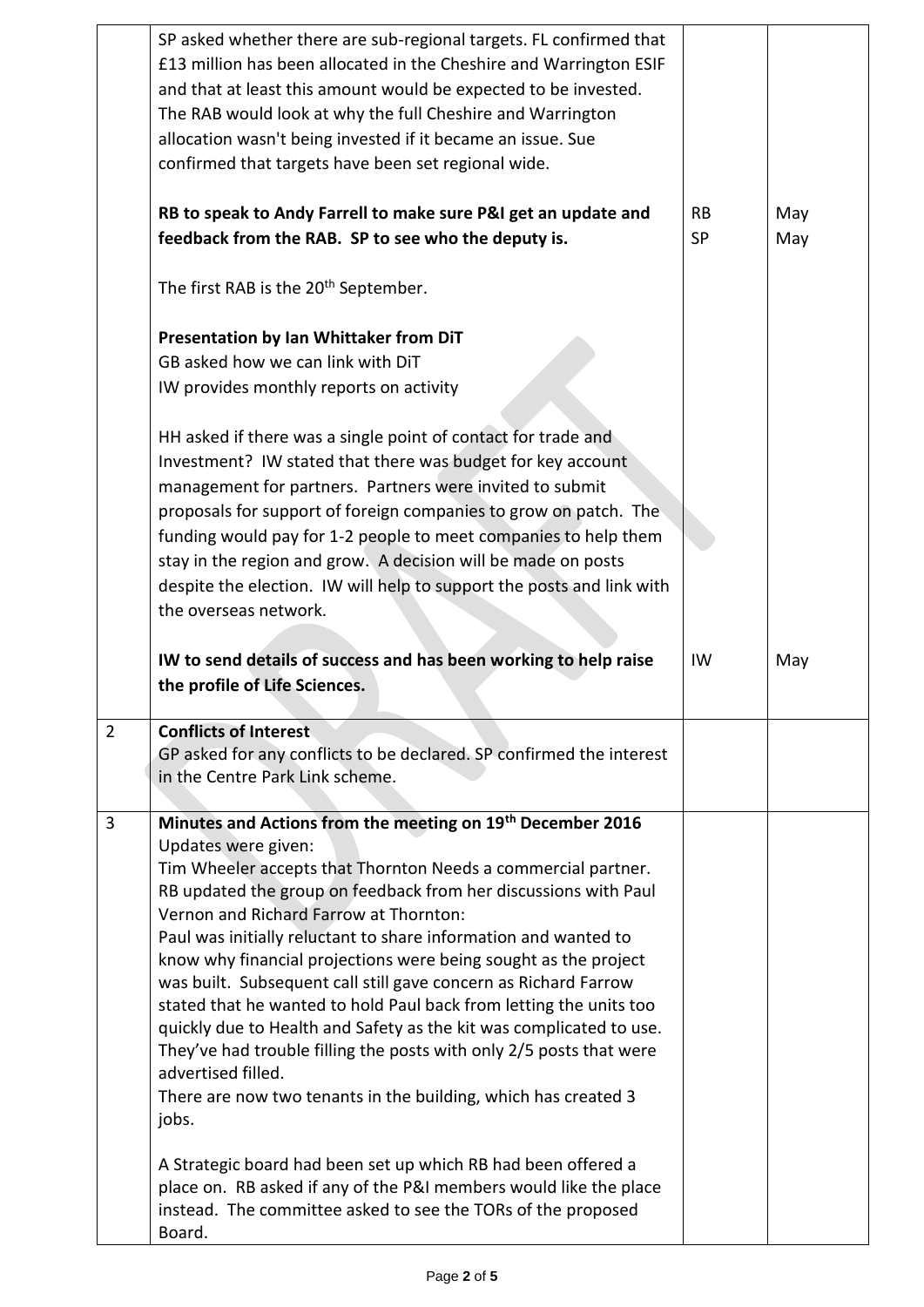|                | They had asked whether there is any funding for completing the fit<br>out at the top floor. The committee agreed that no further funding<br>should be made available. The committee also requested that a list<br>of assets with valuation be given.                     |           |                      |
|----------------|--------------------------------------------------------------------------------------------------------------------------------------------------------------------------------------------------------------------------------------------------------------------------|-----------|----------------------|
|                | West Cheshire college - RB confirmed that 100% intervention rate<br>was allowed and that a copy of correspondence from DBEIS to that<br>affect was included in her update report. ML also confirmed that<br>the debt would be written off on the provision of the grant. |           |                      |
|                | RB confirmed that Network Rail (NR) would be making a financial<br>contribution to the Sydney Road Bridge Project as the new bridge<br>will be adopted by the Council thereby saving NR money for<br>maintenance.                                                        |           |                      |
|                | The minutes of the last meeting were approved.                                                                                                                                                                                                                           |           |                      |
|                | Action carried forward for RB to review the Monitoring and<br>Evaluation plan by June.                                                                                                                                                                                   | <b>RB</b> | June                 |
|                | Action for RB to look at how Cheshire and Warrington Growth Hub<br>worked to be carried over.                                                                                                                                                                            | RB        | $22nd$ May           |
|                | SP to speak to John Downes on LEP board who will let us know<br>what potential Thornton has.                                                                                                                                                                             | <b>SP</b> | 22 <sup>nd</sup> May |
|                | RB to seek TORs of Strategy Board and list of assets with<br>valuation.                                                                                                                                                                                                  | <b>RB</b> | $22nd$ May           |
| 5              | <b>Warrington Centre Park Link</b><br>RB presented the paper and gave a brief overview of the project.<br>The committee confirmed it wasn't necessary for the project team<br>to present again as there had already been two good presentations<br>on the scheme.        |           |                      |
|                | The Committee agreed that it was good scheme and they were<br>happy to see the project continue to be developed.                                                                                                                                                         |           |                      |
| 6              | M62 j8 update<br>RB confirmed that since the project was approved in December the<br>revised BCR had been completed which showed a BCR of 3.93.                                                                                                                          |           |                      |
| $\overline{7}$ | <b>Ellesmere Port and Chester Campus remodelling</b>                                                                                                                                                                                                                     |           |                      |
|                | RB reported that a conditional offer letter had been issued which<br>requested that a fully costed schedule of works was produced to be<br>independently appraised before a final offer letter could be issued.                                                          |           |                      |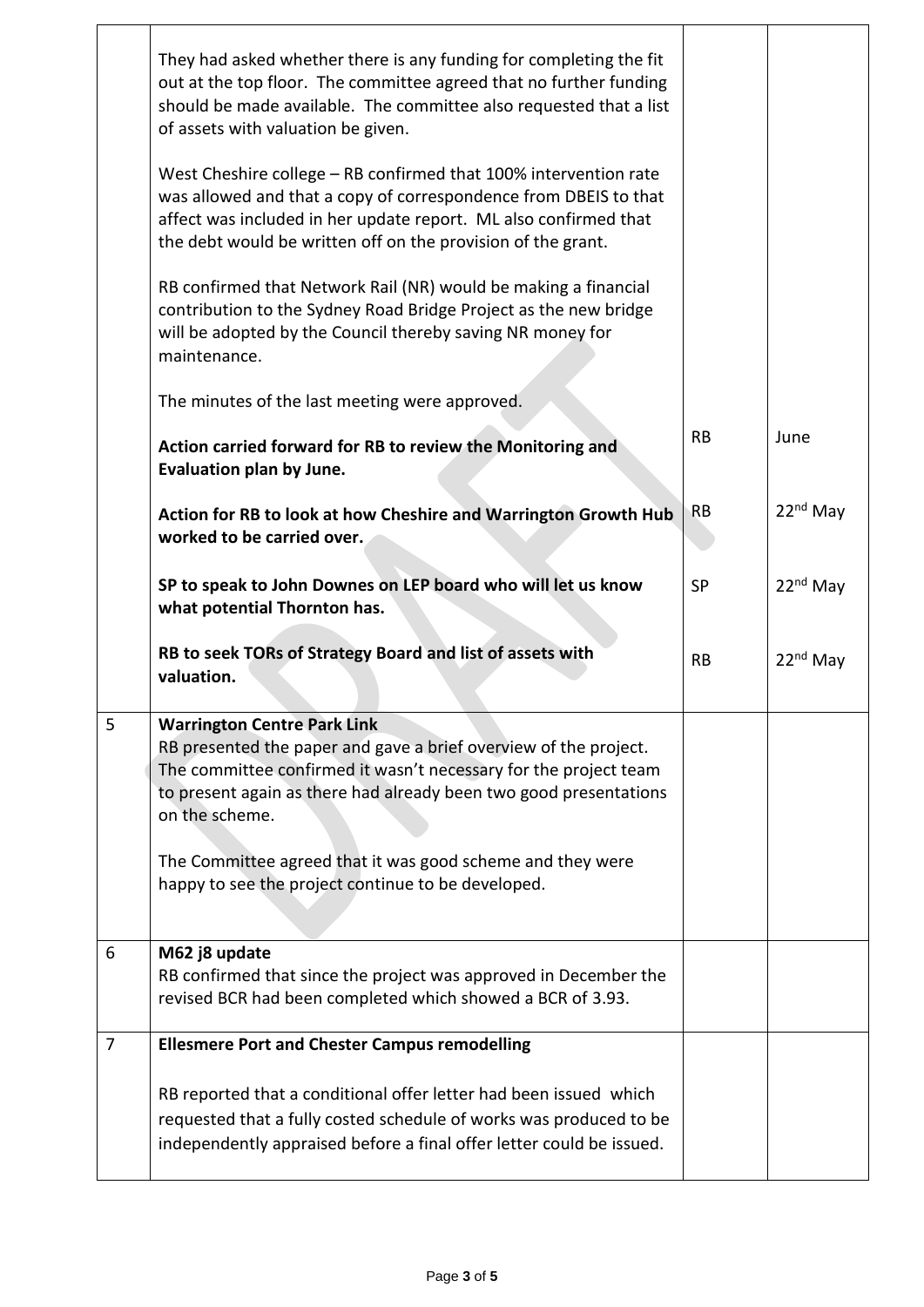|    | Committee confirmed that they were happy to consider the final<br>report and appraisal by correspondence to help with the College's<br>tight timescales.                                                                                                                                                                                                                                                         |                        |                                              |
|----|------------------------------------------------------------------------------------------------------------------------------------------------------------------------------------------------------------------------------------------------------------------------------------------------------------------------------------------------------------------------------------------------------------------|------------------------|----------------------------------------------|
|    | GB felt it was important that the project was sense checked and the<br>benefits quantified.                                                                                                                                                                                                                                                                                                                      |                        |                                              |
|    | SP was concerned that the reconfiguration won't help with students<br>wanting to study there.                                                                                                                                                                                                                                                                                                                    |                        |                                              |
|    | ML stated that there was a need to tell the wider story of the<br>strategic view of education in the sub-region and the difficulties<br>with rural communities accessing education facilities.                                                                                                                                                                                                                   |                        |                                              |
|    |                                                                                                                                                                                                                                                                                                                                                                                                                  |                        |                                              |
| 8  | Programme Manager update<br>RB presented the programme manager update paper.                                                                                                                                                                                                                                                                                                                                     |                        |                                              |
|    | RB expressed come concerns about the proposed loan to AMRC and<br>felt that quite a bit of work needed to be done on the application<br>and was going to commission financial due diligence and technical<br>due diligence.                                                                                                                                                                                      |                        |                                              |
|    | Chester Bus Interchange due to complete in the middle of May.<br>House of Fraser secured as an anchor tenant for Northgate.                                                                                                                                                                                                                                                                                      |                        |                                              |
|    | Life Sciences fund. RB updated that after a slow start the fund had<br>now made a number of investments and that they had a reasonable<br>pipeline.                                                                                                                                                                                                                                                              |                        |                                              |
|    | RB discussed her concerns about progress on the Ellesmere Port<br>Central Development Zone (CDZ) project. She felt the Perfect Circle<br>design work would help flush out issues but said to the project<br>team that we would need to see partners commit to the project<br>and significant progress soon otherwise we would have concerns<br>about the ability to defray the LGF monies within our timescales. |                        |                                              |
|    | It was agreed that RB was to give a deadline for the MOU to be<br>signed.                                                                                                                                                                                                                                                                                                                                        |                        |                                              |
|    | RB to find out if Northgate is fully funded.<br>PG requested finance tables were included in the next programme<br>manager update.                                                                                                                                                                                                                                                                               | <b>RB</b><br><b>RB</b> | 22 <sup>nd</sup> May<br>22 <sup>nd</sup> May |
|    | RB to circulate a copy of the Life Sciences pipeline.<br>RB to give Ellesmere Port CDZ a deadline for agreeing and signing<br>MOU.                                                                                                                                                                                                                                                                               | <b>RB</b><br><b>RB</b> | 22 <sup>nd</sup> May<br>22 <sup>nd</sup> May |
| 9  | <b>Board Member recruitment update</b>                                                                                                                                                                                                                                                                                                                                                                           |                        |                                              |
|    | ML circulated a paper and the content was noted,                                                                                                                                                                                                                                                                                                                                                                 |                        |                                              |
| 10 | <b>LEP</b> premises<br>The committee unanimously approved the premises paper<br>recommending a move to Wyvern House.                                                                                                                                                                                                                                                                                             |                        |                                              |